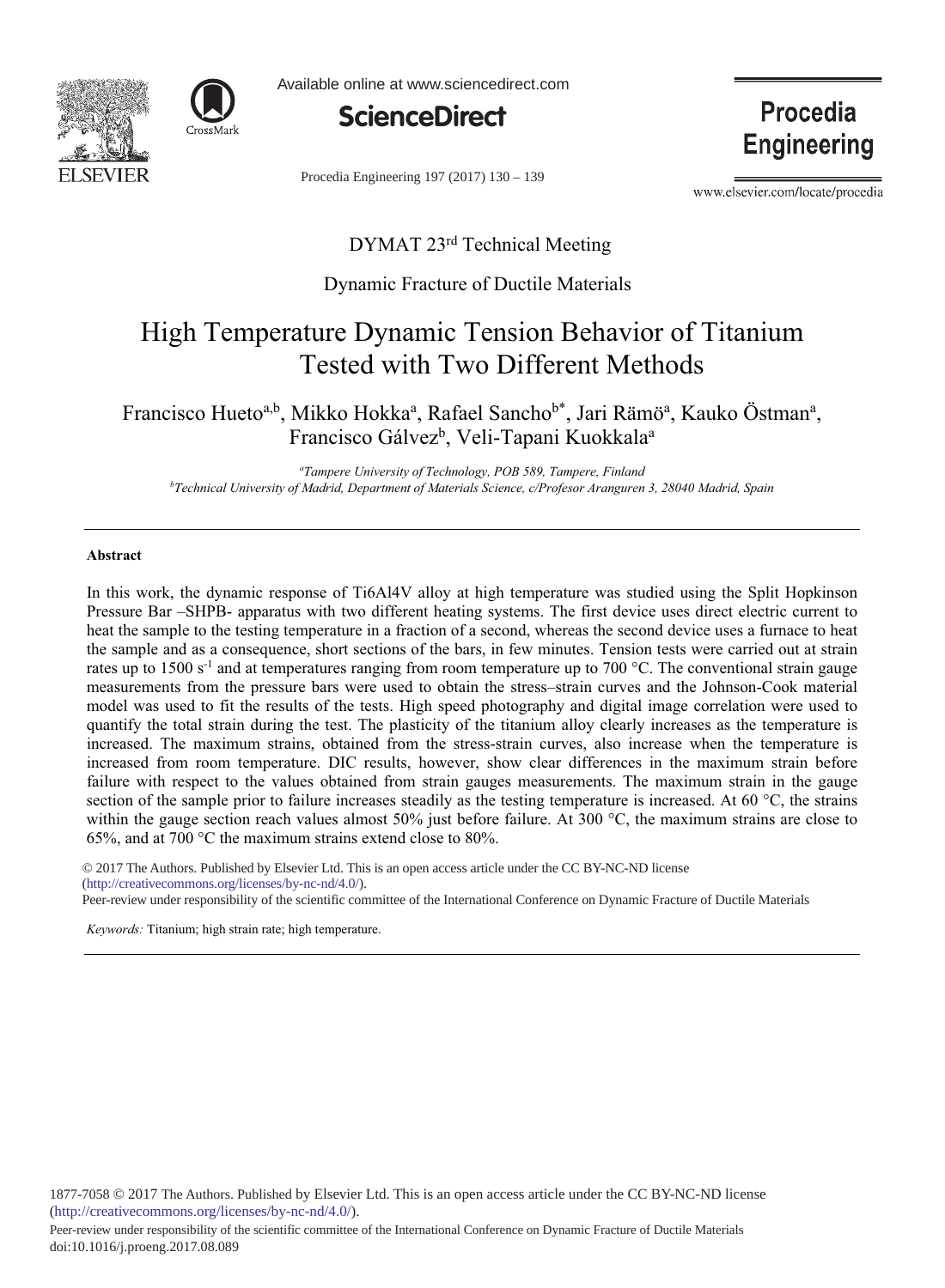# 1. Introduction

Various industrial and military applications involve dynamic material behavior at high temperatures. Optimal design and development of components requires in-depth understanding of the plastic deformation and failure of materials at these conditions. Nowadays, the most commonly used testing method to study the mechanical behavior of metal alloys at high strain rates is the Split Hopkinson Pressure Bar (SHPB) device. It consists of two long and aligned bars with the specimen sandwiched (compression version) or held (tensile version) between them, and a propulsion device for accelerating a projectile. The striking projectile impacts at the end of one of the bars producing a stress wave which travels along the bars. Strain gauges, amplifiers and oscilloscopes are used to measure the strain wave propagation in the bars and by applying the principles of one-dimensional elastic wave propagation; it is possible to obtain the stress-strain curves of the material, as well as the test strain rate. Moreover, the use of Digital Image Correlation (DIC) technique provides in-depth understanding of the deformation and failure of the specimen by tracking the movement of a surface pattern during testing. Previous research on the dynamic behavior of Ti6Al4V with SHPB devices have been reported [1], including tensile loading [2] and compression loading at high temperatures [3]. However, none has been found involving dynamic tensile loading at high temperatures.

High temperature testing by using the tensile version of the SHPB device is complicated by the fact that the specimen must be firmly fixed to the bars before heating the specimen up to the desired temperature. Because of this, mechanical manipulation of the specimen and the bars is restricted after positioning the specimen. Furthermore, SHPB testing at high temperature presents other difficulties [4]. Due to the length of both bars and the supporting system for keeping bar alignment, it is operationally impossible to heat the entire bar assembly, so a temperature gradient may appear, changing elastic properties of the bars along its length. Consequently, a study of the temperature-gradient effect on the elastic modulus and the longitudinal sound speed should be performed to take into account the corresponding corrections.

High temperature tension tests with the SHPB device can be carried out basically by two ways: heating up the specimen and short sections of the bars to the desired temperature using a furnace [5] [6] [7], or heating up just the sample using, for example, infra-red radiation or direct electric current [8]. Both methods have their advantages, drawbacks, and limitations with respect to the temperature ranges, control of temperature, etc. In fact, no detailed studies have been carried out in the past about the exact effect of the heating method on the obtained final results.

The first method, from now on called furnace method, uses a furnace to slowly heat the sample and inevitably, short sections of the bars, causing some temperature gradient in them. Incident and transmitted bars should be made of a material with a low variation of the elastic properties with temperature to avoid the need for corrections. This method usually implies mechanical clamping since bars are heated up and adhesive degrade its properties at high temperatures. This mechanical clamping could produce disturbances or oscillations in the obtained strain curves.

The second method, which uses direct electric current and called electric method, enables the use of adhesive fixing since the sample is heated up rapidly, so the temperature of the adhesive joint does not increase significantly. Therefore, it would enable to obtain higher quality results. Unfortunately, temperature control of the system becomes difficult since the heating is achieved in less than a second by means of electric current.

There is a third method, which would imply using mechanical devices that brings the room-temperature pressure bars into contact with the heated sample in a fraction of a second before the stress pulse arrives at the end of the incident bar [9] [10]. Regrettably, it is only practical in the case of a compression SHPB test because in tensile SHPB testing the sample needs to be mechanically coupled or adhesively fixed to the pressure bar.

In this paper, the furnace and the electric method are presented and applied to Ti6Al4V alloy.

#### 2. Furnace heating method

The furnace method was employed by using the SHPB tensile system of the Department of Material Science at Technical University of Madrid [5]. In this laboratory, the incident and transmitted bars have 4.05 m and 3.85 m length respectively, 19.3 mm diameter, and they are made of the René 41 alloy, a nickel-based super-alloy with optimal high-temperature properties and low dependence of its elastic properties on temperature. The bars have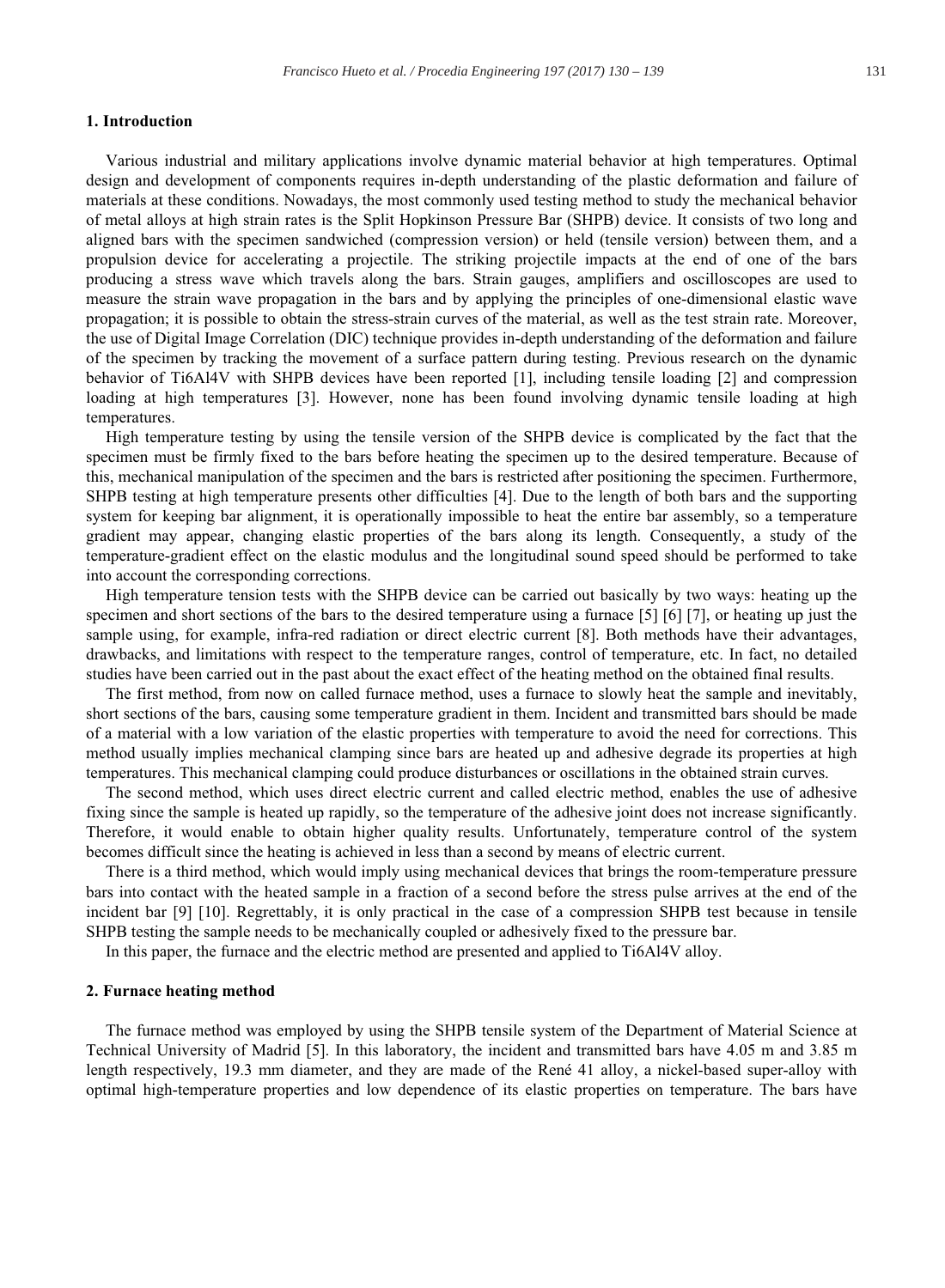screwed ends; consequently it was necessary to design a clamp (see Figure 1.b) to attach the flat specimens to the hars

Samples, whose geometry is shown in Figure 1.a, were mechanically coupled by two pins, which are introduced by the holes at each side of the samples, fixing the sample to two bolts. Then, the bolts are screwed into the bars. Pins and bolts were also made of René 41 alloy.



Fig. 1. a. Ti6Al4V samples geometry, Madrid; b. Clamp designed to attach the specimens. All dimensions are in mm.

The furnace, shown in Figure 2, consists of eight resistors and a bar-size opening at each side. It can reach temperatures up to 900  $^{\circ}$ C in few minutes. The furnace is supported by a pneumatic system, which enables to remove the furnace to one side of the bars just when the projectile is launched. Therefore, it is possible to visualize and record the tests. Heating rate was set in 30 °C/min and the heating times were between 5 and 15 minutes. Temperature was acquired by the contact of a thermocouple with the sample.



Fig. 2. Resistors system for furnace heating.

Moreover, the system contains two heat-sinks next to the oven and in contact with the bars, where water flows to avoid an excessive heating of the bars and therefore, any damage to the strain gauges.

During testing, the furnace is removed after heating up the sample and while the striker is triggered. Stress waves are registered by strain gauges located at the middle of each bars. The test is recorded by a high-speed camera and DIC technique may be applied if samples have a high-contrast speckle pattern during the test, usually painted with high-temperature resistant paints.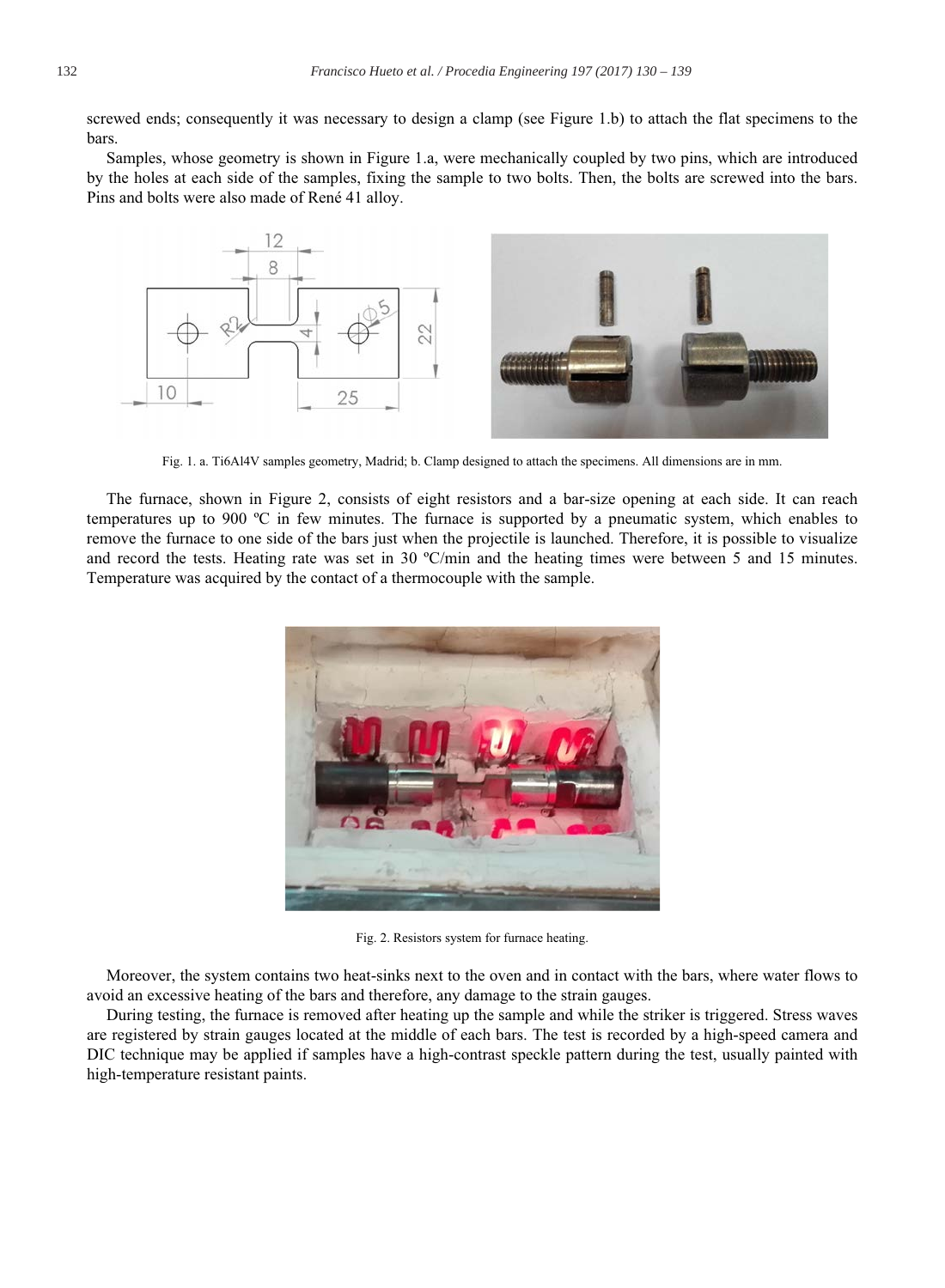#### 3. Electric heating method

In the tensile Split Hopkinson Bar device designed and built at the Department of Materials Science of Tampere University of Technology [8], each bar has 6.3 m in length and 22 mm in diameter. The incident bar is made of a high strength steel (AISI 4340) and the transmitted bar is made of 2007 aluminum alloy, which allows more accurate measurements of low amplitude strain signals. Samples are fixed to the stress bars by gluing them to slits machined at the end of the bars. The adhesive employed was Loctite 480.

The geometry of the samples is shown in Figure 3 and it is quite similar to the ones used in the previous method. It consists of a gauge section, two glue sections and two electrode sections. The gauge section is the central part of the sample and strains during testing. The glue sections, which let the adhesively attachment between the specimens are bars, are the two large sections at the end of the sample. These sections must be large enough to ensure that the shear strength of the adhesive joint is enough to withstand the applied load. The 10-mm-wide electrode sections, are used to conduct electric current into the sample. Specimens only need these extensions on one side; however, they were machined on both sides for the sake of symmetry.



Fig. 3. Ti6Al4V samples geometry, Tampere. All dimensions are in mm.

The heating up system is shown in Figure 4. It consists of four copper electrode pins, with 5 mm diameter, moved by a pneumatic actuator. The pneumatic actuator uses low pressure to move the electrodes up and down and to squeeze these pins to each side of the sample. These four pins, two at each side, are responsible for bringing electric current to heat the sample. Once the heating has finished, the pneumatic actuator retracts away the electrodes, keeping the system far away from the impact. Another reason for taking away the electrodes is that in this way it is possible to use digital image correlation analysis of the sample.

Electric current is provided by a programmable Kempower IMP15 welding transformer, which is controlled by the same computer that controls the SHB device. The transformer uses a low-voltage high-DC-current pulse to heat the sample by Joule's effect. To measure the temperature of the specimen, a thermocouple is previously spot welded to the center point of the gauge section of the specimen and a second high-speed oscilloscope is used to record the temperature. The oscilloscope records the incident loading pulse too. Therefore, the temperature of the specimen can be recorded at the exact moment when the incident loading pulse arrives at the specimen.

Heating times varied between 0.2 and 1 second, enabling to heat only the gauge section (the one with smaller cross-sectional area), while the temperature of the shoulder area, whose cross-sectional area is larger, is not significantly increased and thus, the glue section remains close to room temperature without losing its properties. The electric current and voltage values used for the titanium samples were between 3-5 volts and 300-900 amps. If the maximum current and voltage are kept constant, the maximum temperature of the sample increases almost linearly as a function of the heating time, thus the testing temperature can be estimated before the test by running a series of very short heating experiments. However, when testing different samples the temperatures may vary significantly. It is important to mention that after some heating tests in the same device, the contact between the electrodes and the specimen was lost due to a local melting of titanium. To avoid this problem, a conductive grease was used to improve the conductivity and contribute to better estimations of the temperature.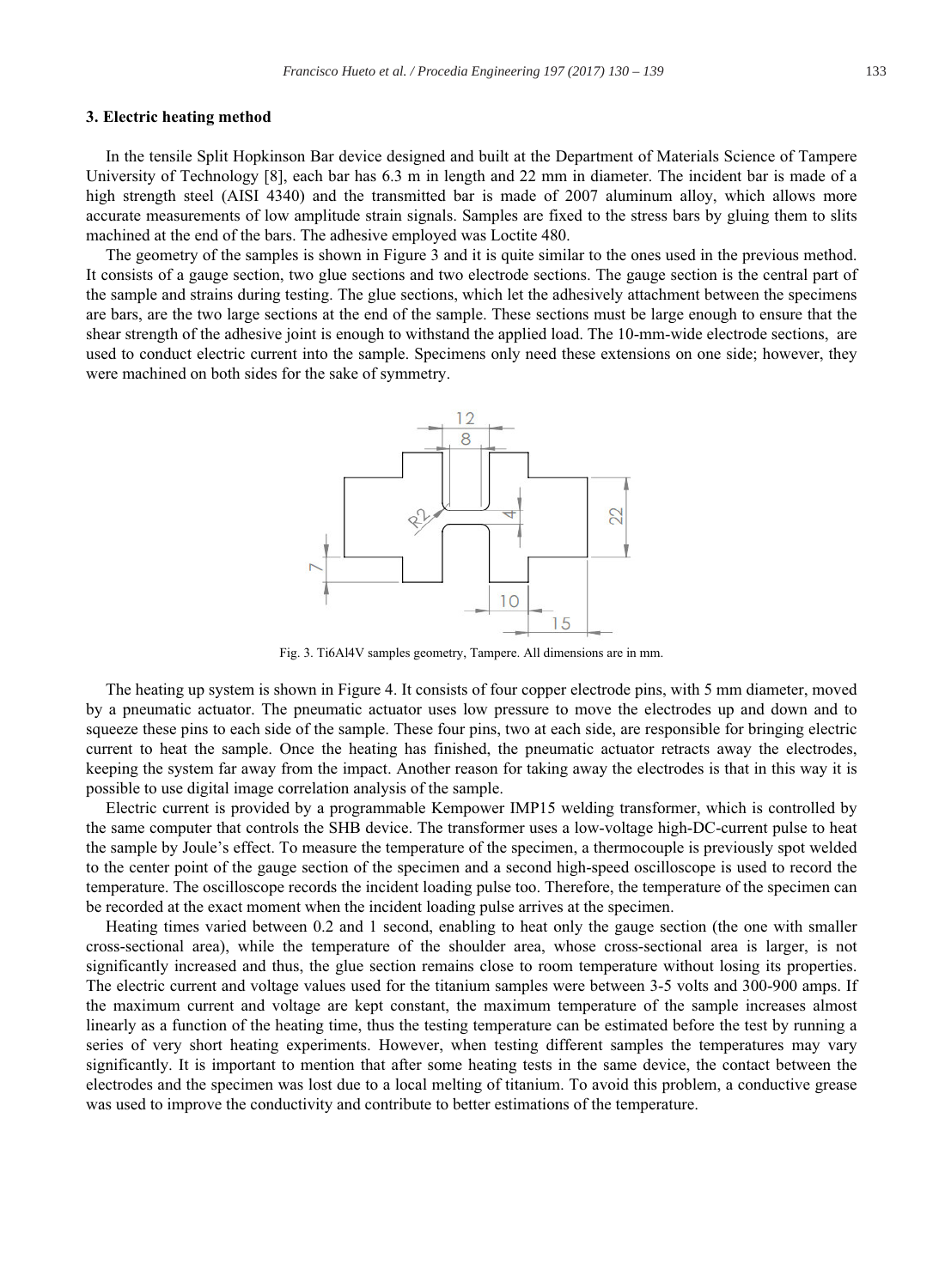Although tests were fully computer controlled, there were many things to set up and check before every test, so that we could get accurate timing and control of the different actions. Once the trigger signal is sent, the striker starts moving from resting position until it impacts in the incident bar. Additionally, the electrodes start heating the sample using the DC pulse produced by the transformer. If the heating time is too long and the electrodes are still heating the sample when the wave arrives, the electrodes become damaged. Therefore, electrodes must be taken out before the stress pulse arrives. On the other hand, if the heating time is too short, the specimen may cool down before the stress pulse arrives. Consequently, a heating delay should be set in a way which enables to finish the heating around 50ms before the stress pulse arrives.



Fig. 4. Four copper electrode system for direct electric heating.

Carrying out this type of test seems much more complex than the previous method, but it is quicker to perform. However, it involves the curing of the adhesive as well as its heating and cleaning with acetone after testing, which limits the use of this method to few daily tests.

# **4. Results**

#### 4.1. True Stress-True Strain Curves

Tensile tests using aforementioned methods were carried out at the same temperature and approximately at the same experimental engineering strain rate (1300 s<sup>-1</sup>). Using the data from strain gauges, the true stress – true strain curves at 300, 450 and 700 °C were obtained (see left plot in Figures 5, 6, 7).

It can be appreciated that curves obtained by electric heating and adhesive fixture (EH & GF) have better signalto-noise ratio. However, the curves obtained by furnace heating and mechanical clamping (FH  $\&$  MC) show higher oscillations, especially at the beginning, losing information about the yield strength.

To achieve a better comparison of the curves, they were filtered using a low pass and a median filter. Low pass filter was programmed by Fast Fourier Transforms, which gets the 15 dominant frequencies of the signal and compose the wave again. Then, the median filter was applied and finally, low pass filter was used one more time to avoid the stepped behavior of the curve acquired through the median filter.

Filtered curves are shown on the right of Figures 5, 6 and 7. Now, it can be clearly observed that both methods obtain a similar material response. Analogous material properties are obtained except for 450  $^{\circ}$ C, where the flow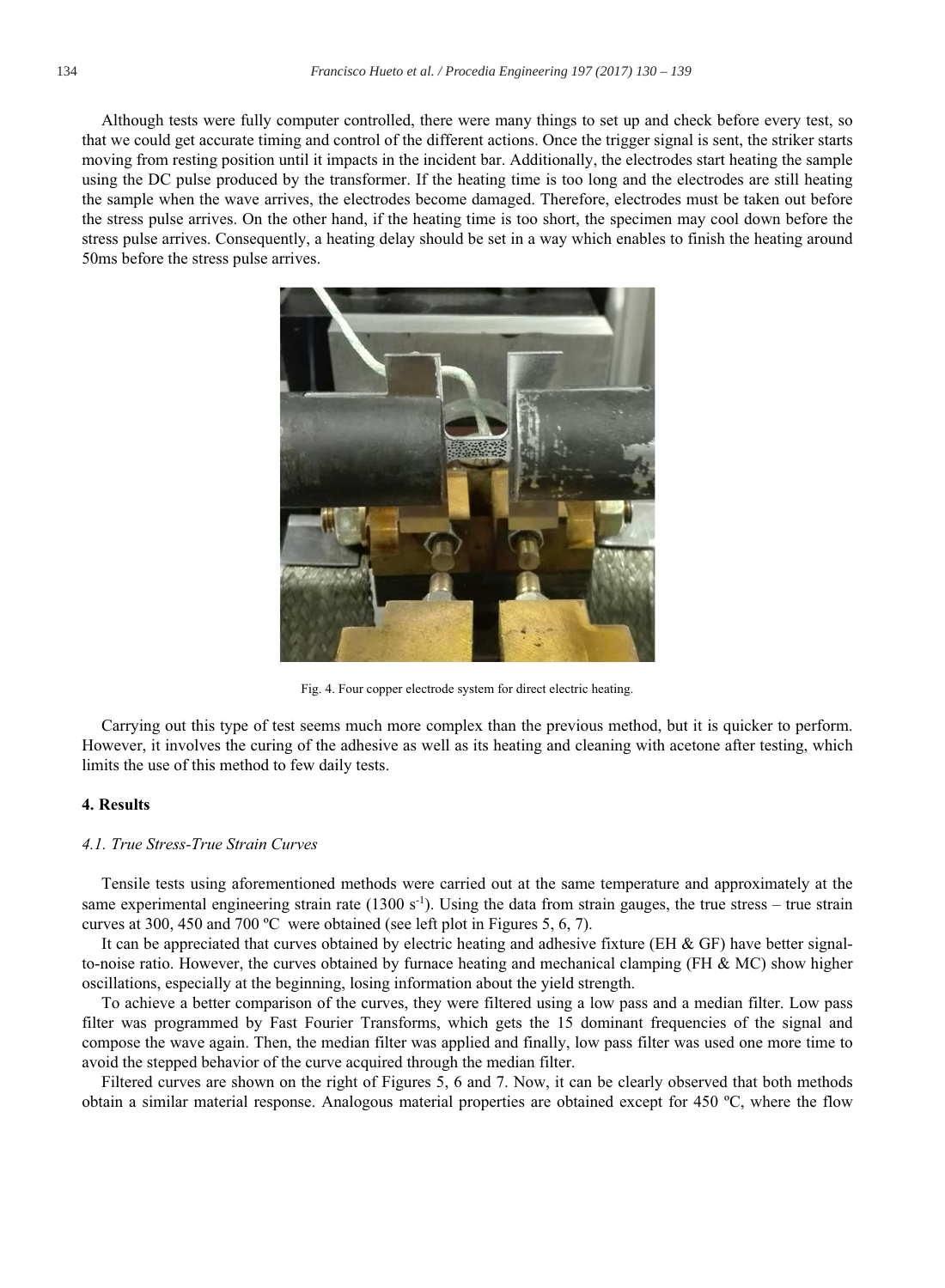stress between both methods differs around 100 MPa. This flow stress difference may be due to a different testing temperature during the FH&MC test (a lower value instead of 450°), probably due to a temperature acquisition error. More tests were not able to do because of the lack of samples, so this hypothesis could not be confirmed. However, the three plots show the same work hardening behavior.

During tests at 300 °C, a third method, which combined mechanical and heat-resistant adhesive fixing during furnace heating (FH  $\&$  GF), was employed with the goal of reducing the oscillations at the beginning of the curve. The adhesive employed was Henkel Loctite 638. However, the adhesive did not add any significant improvement, probably because the adhesive deteriorated at that temperature.



Fig. 5. True Stress – True Strain curves at 300 °C and 1300 s<sup>-1</sup> for: electric heating and adhesive fixing (1), furnace heating and mechanical clamping (2) and furnace heating and glue fixing (3) before filtering, left; after filtering, right.

Results from furnace-heating at 450 °C shown even a higher signal-to-noise ratio than tests at 300 °C. Higher heating times and temperatures might lead to different thermal expansion between the bar, sample, and pins. Consequently, loosens could appear and lower-quality stress pulses were recorded. The use of adhesive fixing was not feasible at these temperatures in the furnace, but it was by the electric heating method because of the short duration of the heating process (around one second), the room temperature on the glue sections was kept.



Fig. 6. True Stress - True Strain curves at 450 °C and 1300 s<sup>-1</sup> before filtering, left; after filtering, right.

During furnace heating tests at 700 °C, stress bars were pulled before the withdrawal of the furnace to avoid loosens that may occur during heating. It enabled lower oscillations in the results than 450 °C tests. The sample spent 15 minutes in the furnace until it heated up to 700 °C, then the test was carried out. By visual inspection after the test, a thin blue oxide layer could be appreciated on the surface of the sample.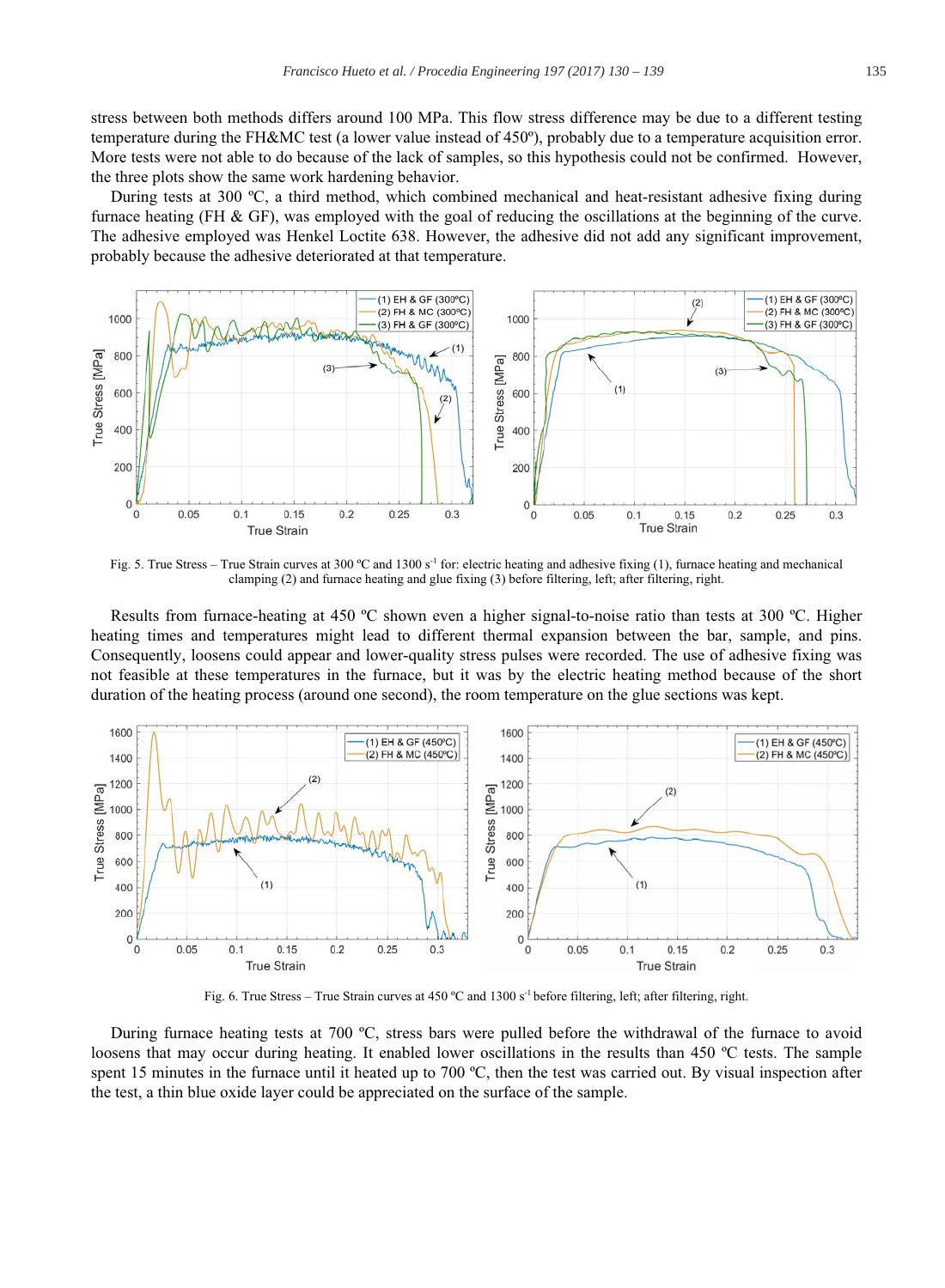

Fig. 7. True Stress - True Strain curves at 700 °C and 1300 s<sup>-1</sup> before filtering, left; after filtering, right.

Related to the alloy behavior, previous studies [11] set the yield strength and ultimate tensile strength in tension of Ti6Al4V at room temperature and quasi-static conditions between 900 and 1000 MPa respectively; and around 1200-1300 MPa in dynamic conditions at an engineering strain rate of 1300  $s^{-1}$ , showing that flow stress increases with strain rate.

Concerning the temperature effect, experimental results show that increasing test temperature decreases both, the elastic limit and UTS. By increasing the temperature of the dynamic tests up to 300°C, the flow stress decreases by 30% and by increasing it up to 700°C the flow stress decreases by 50%. The high UTS of the alloy at 450°C (800MPa) may explain the use of Ti6Al4V alloy for high temperature applications. However, its use is limited up to 550 °C [12], because, as we saw after a few minutes at 700 °C, an oxide layer appears due to the high interstitials affinity of titanium.

## 4.2. Adjusted material model

In order to predict the material behavior, a Johnson-Cook material model was adjusted [13] considering the adiabatic softening. At high strain rates, adiabatic heating takes place since it is not possible to dissipate such amount of plastic energy to the surroundings during the short duration of the test, so a temperature increment of the sample occurs. The Johnson-Cook model is defined in equation (1):

$$
\sigma = (A + B \varepsilon_p^{\ n}) (1 + C \ln \dot{\varepsilon}^*)(1 - T^{*m}) \tag{1}
$$

The first, second and third term of previous equation define the influence of the deformation, strain rate and temperature, respectively, in the material behavior. A is the yield strength of the material at quasi-static tests,  $B$  and  $c$ are parameters that define the evolution of the flow stress as a function of the equivalent plastic strain  $\varepsilon_n$ , C and m define the strain-rate and temperature sensitivity of the material, respectively.

 $\dot{\varepsilon}^*$  and T<sup>\*</sup> are given by equations (2) and (3):

$$
\dot{\varepsilon}^* = \frac{\dot{\varepsilon}}{\dot{\varepsilon}_0} \tag{2}
$$

$$
T^* = \frac{T - T_{room}}{T_{melt} - T_{room}}
$$
 (3)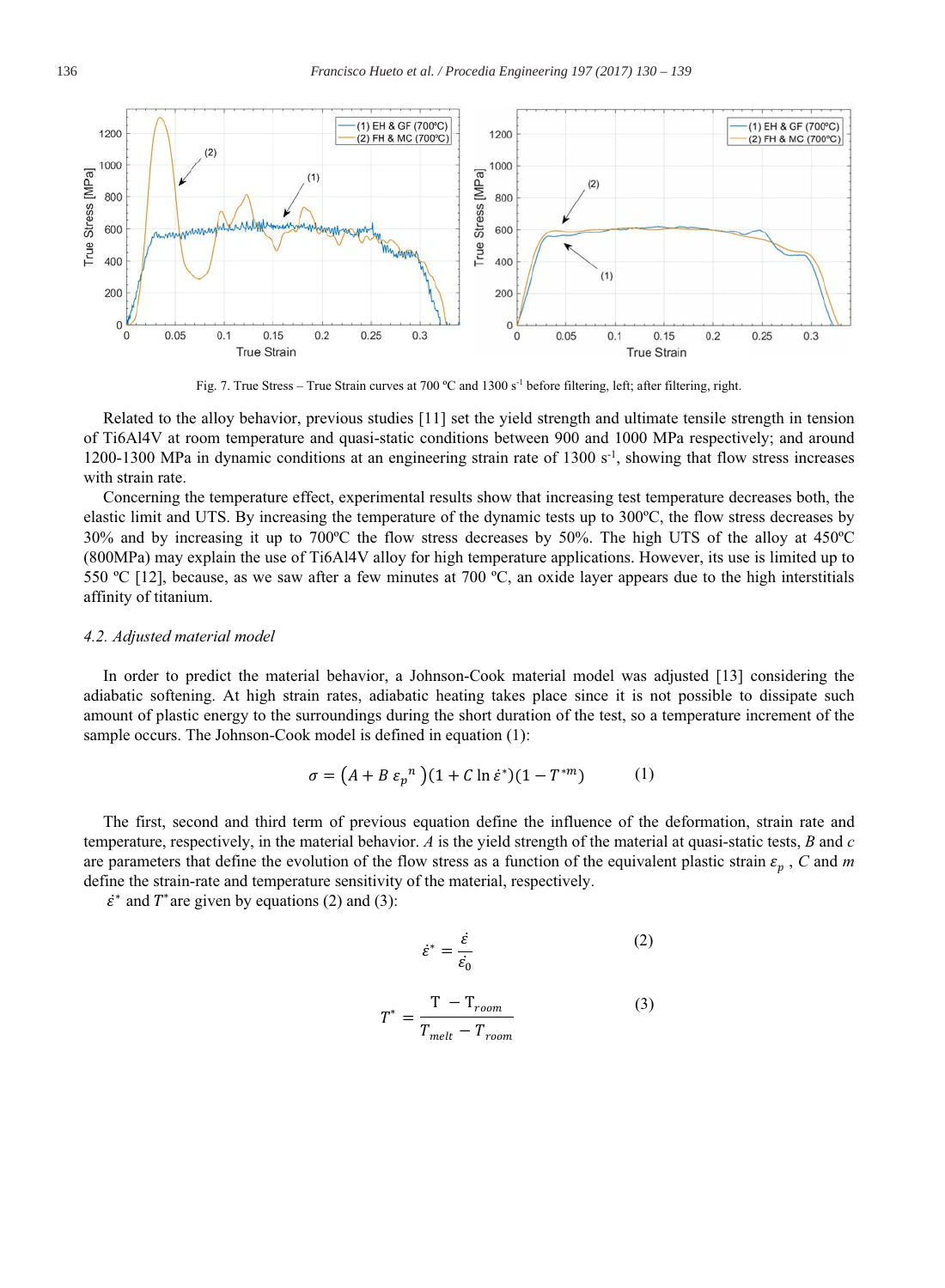where  $\dot{\epsilon}_0$  is the reference strain rate (quasi-static tests),  $\dot{\epsilon}$  the strain rate of the test, T is the temperature of the specimen, which may increase due to adiabatic heating (see Equation 6),  $T_{room}$  is the room temperature and  $T_{melt}$  the temperature at which the material does not show mechanical resistance against deformation.

The parameters employed in the adjustment of the model are shown in Table 1. The adjustment was performed by least-squares fitting and a comparison with the experimental results at three different temperatures is shown in Figure 8. Material model is plotted up to diffuse necking and after this point it is represented with dash lines.

| Table 1. Johnson-Cook parameters value. |                                   |  |        |                   |      |
|-----------------------------------------|-----------------------------------|--|--------|-------------------|------|
|                                         |                                   |  | 1 room | T <sub>melt</sub> |      |
| 800 MPa                                 | 700 MPa   0.096   25 °C   1400 °C |  |        |                   | 0.65 |



Fig. 8. Comparison between the adjusted Johnson-Cook material model and the experimental results.

The curves include the adiabatic heating, in which the thermal softening is considered. Temperature increments are calculated through the First Law of Thermodynamics and the Taylor Ouinney coefficient  $\lambda$  (around 0.9 for metals), showed in equations  $(4)$ ,  $(5)$  and  $(6)$ .

$$
dQ = dW_p \tag{4}
$$

$$
\rho C_p dT = \sigma d\varepsilon \tag{5}
$$

$$
\Delta T = \frac{\lambda}{\rho C_{\rm p}} \int \sigma \, d\epsilon \tag{6}
$$

#### 4.3. Digital Image Correlation results.

DIC analysis was only possible with direct electric heating method. During the furnace heating, although a heat resistant paint was used, the paint dried excessively, losing its elasticity and causing the appearance of cracks in the paint that affected DIC results.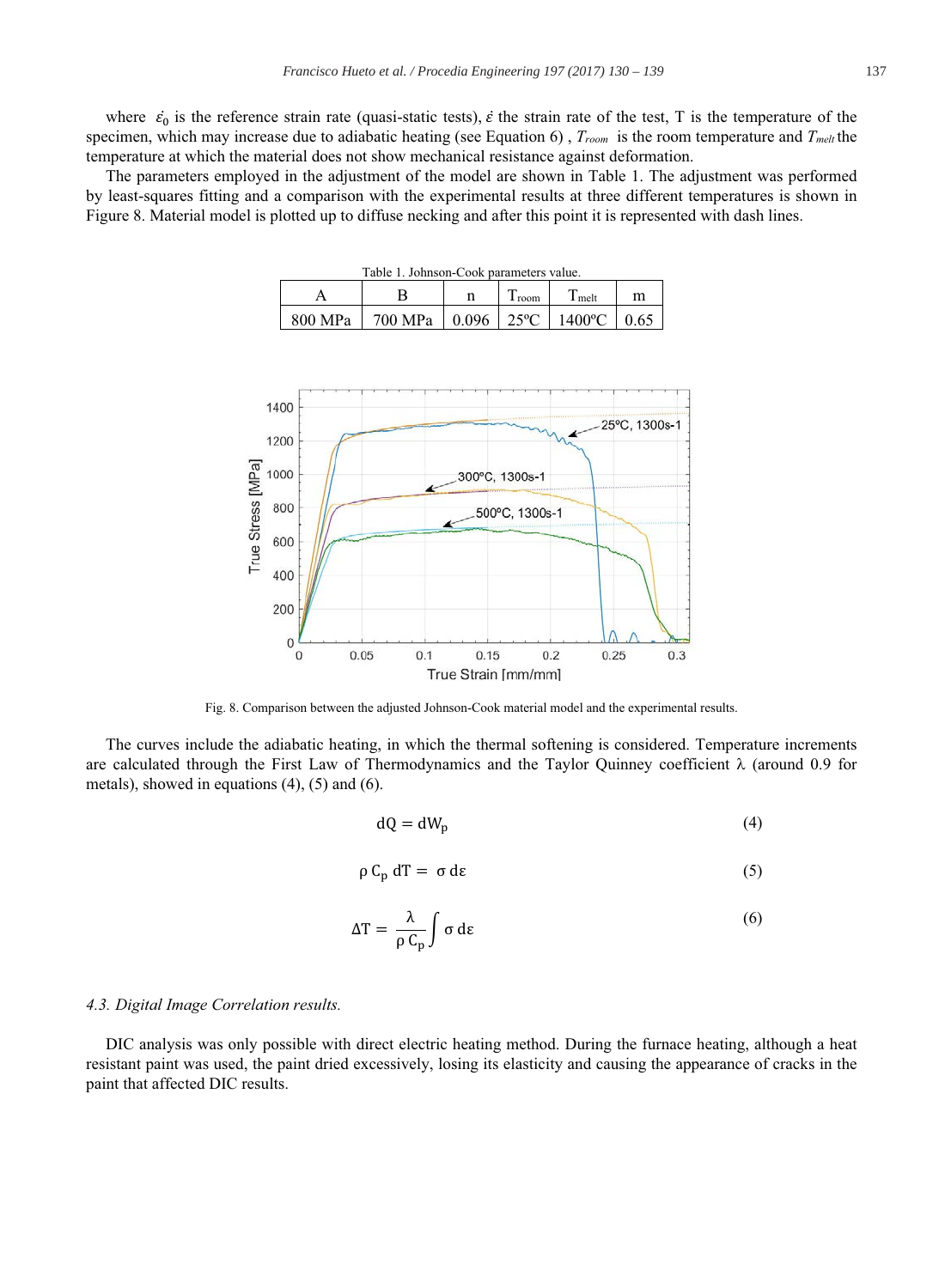The observation at slow motion showed (140000 fps were recorded) a bottle neck behavior of the samples before breaking, thus localization occurs in the middle of the samples. Videos were processed, deformation fields were obtained and last frame of every sample was extracted (see Figure 9) to clearly show the strain localization.

A plot of strain over the length of specimen with fixed time in between two curves shows how the specimen has locally deformed with time. This was done by drawing a horizontal line in the center of the samples with the software, and extracting its strain during the different frames. Then, it was possible to see how strain was localized usually at the center of the sample. Curves at 700 °C are shown in figure 9.

Finally, by comparing the last frame of three samples at different temperatures as in Figure 10, it can be observed that the maximum strain in the gauge section of the sample prior to failure increased steadily as the testing temperature was increased. At 60  $^{\circ}$ C, the strains within the gauge section reached values almost 50% just before failure. At 300 °C, the maximum strains were close to 65%, and at 700 °C the maximum strains extended close to 80%. Therefore, the use of DIC shows a high deformation localization of the samples, and clear increments of the deformation when the temperature is increased.



Fig. 9. Last strain field frame before final cracking at 700°C, left; Strain distribution along the length at 700°C, right.



Fig. 10. Comparison of last frame strain distribution along the length of specimens at different temperatures.

#### **5. Conclusions**

Dynamic tensile loading at high temperatures on Ti6Al4V have been carried out by two different methods. The noise on the waves obtained by furnace heating method increased with the test temperature, probably, because of the different thermal expansion between the bars, samples, and pins, which produced loosens in the